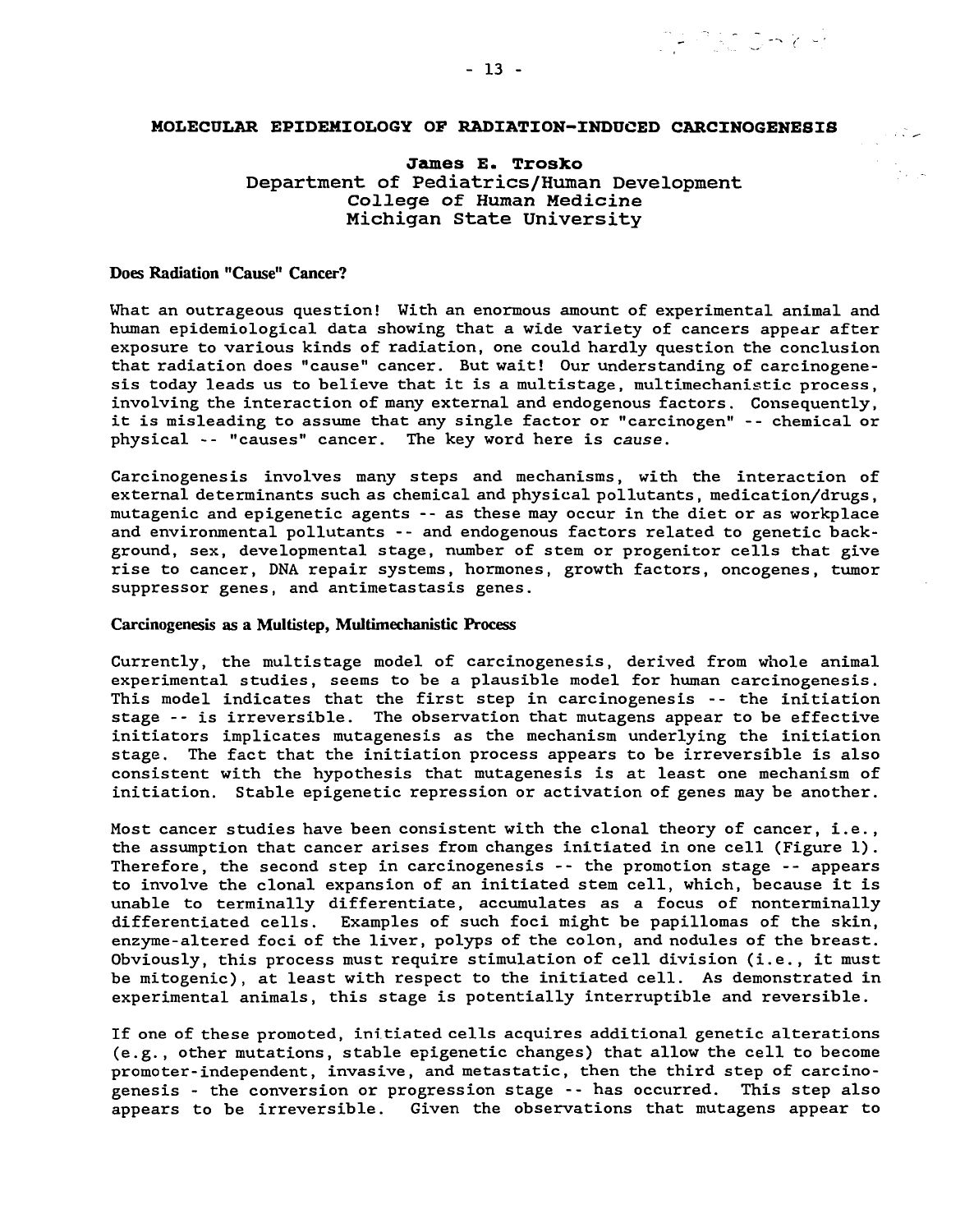affect this stage, mutagenesis as well as stable epigenetic events could be applicable mechanisms for progression.



Figure 1. The initiation-promotion-progression model of carcinogenesis.  $\beta_1$ , rate of terminal differentiation and death of stem cell;  $\beta_2$ , rate of death, but not of terminal differentiation of the initiated cell  $(- \mid \cdot \rangle)$ ;  $\alpha_1$ , rate of cell division of stem cells;  $\alpha_2$ , rate of cell division of initiated cells;  $\mu_i$ , rate of the molecular event leading to initiation (i.e., possibly mutation); and  $\mu_2$ , rate at which the second event occurs within an initiated cell.

### **Genetic Aspects of Carcinogenesis**

While it has seemed surprising to many laypersons and scientists that genes play a role in carcinogenesis, it has not been so for geneticists, who have known this for decades. Recent discoveries have identified two classes of genes in all normal mammalian cells: "proto-oncogenes" and "tumor suppressor" genes (R.A. Weinberg, Science 254:1138-46, 1991). In general, "proto-oncogenes" seem to code for growth factors, growth factor receptors, transmembrane mitogenic signalling elements, and nuclear transcriptional factors. They seem to be involved in regulating the proliferation and differentiation of cells. Stable activation of these proto-oncogenes, by abnormal gene expression, amplification, or mutations, converts them to "oncogenes" and, depending on other events, can transform the phenotype of the cell to a premalignant or malignant cell.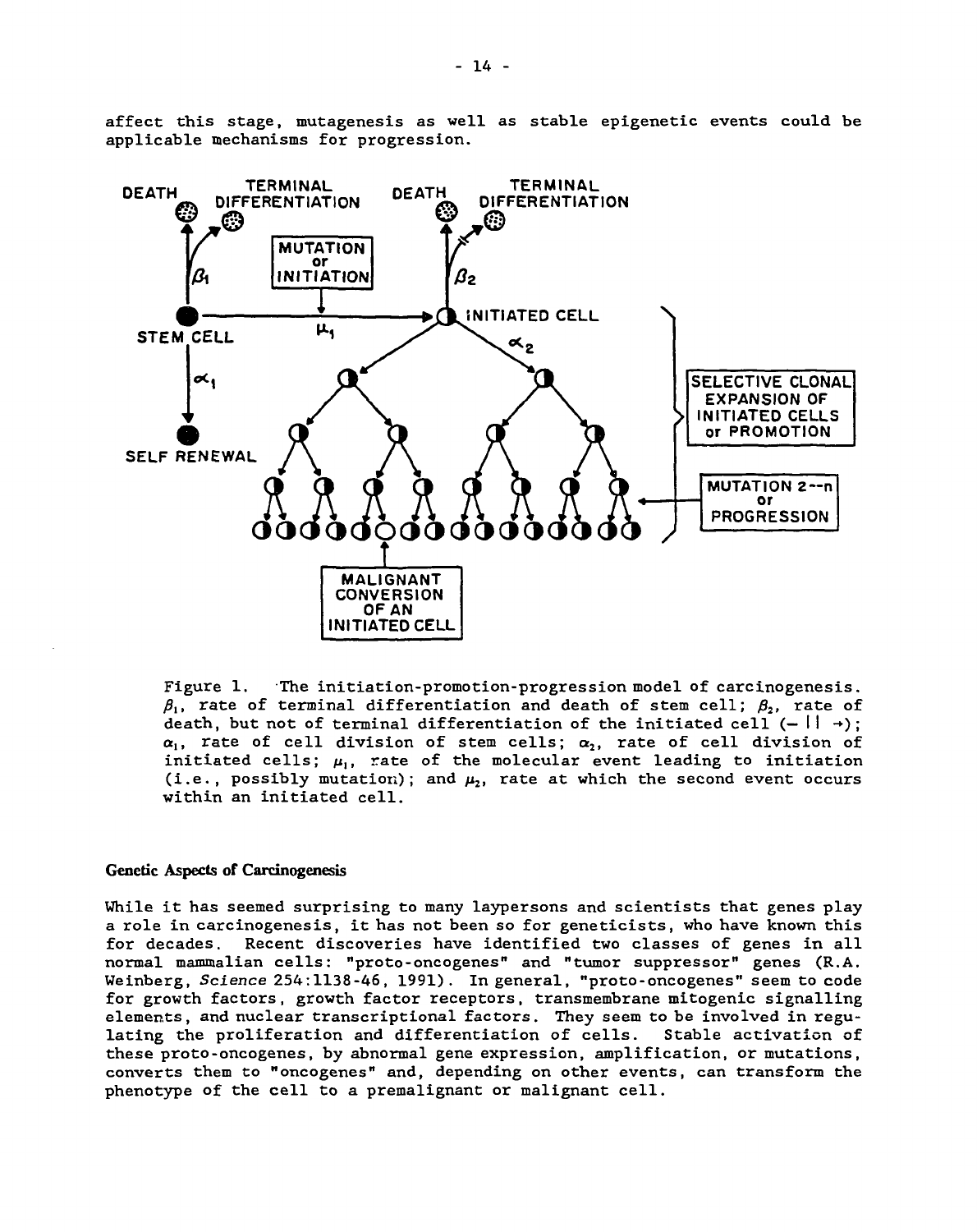The other event needed for the activated oncogene to convert the cell to a malignant cell seems to be the deactivation of tumor suppressor (and possibly antitumor invasive and anti-tumor metastasis) genes. These tumor suppressor genes appear to code for proteins that either negate or inhibit the function of proto-oncogenes and oncogenes. Therefore, conceptually, if the function of proto-oncogenes and oncogenes is to prepare cells to proliferate and invade tissue, the tumor suppressor genes function as "brakes" and keep the progenitor cells in a quiescent state. In a normal cell, the specific expressed oncogenes and tumor suppressor genes are in a "yin/yang" state of balance.

#### **How Do The Different Factors Fit Together?**

If carcinogenesis is a multistep process, with each stage affected by different mechanisms (e.g., there are many ways to cause mutations; many mechanisms lead to mitogenesis), how could a single exposure to ionizing radiation "cause" cancer? For those who harbour the idea that ionizing radiation "causes" cancer, does it not seem incredible that after an acute exposure, radiation would not only have to activate one or more oncogenes, as well as inactivate suppressor genes, it would also have to initiate, promote, or clonally expand that cell manyfold and then convert one of those initiated cells by mutating other genes to have invasive and metastic abilities by a series of independent events in a single cell?

Would it not be more informative to ask questions such as: "Which step(s) of carcinogenesis might be affected by ionizing radiation?"; "By what mechanisms might ionizing radiation initiate, promote, or bring about progression of carcinogenesis?"; "Does ionizing radiation activate oncogenes?"; and "Does ionizing radiation deactivate tumor suppressor genes?" Moreover, does a linear nothreshold model describe the underlying mechanisms of the multi-stage nature of carcinogenesis, especially the promotion or mitogenic step? A recent review of chemical carcinogenic studies appears to indicate a no-effect, threshold level for the role of the mitogenic process, primarily linked to the promotion or clonal expansion of the initiated cell (S. Cohen and L. Ellwein, Cancer Res 52: 6493-505, 1991). By rephrasing the problem, specific testable hypotheses, using these concepts and molecular technologies, might provide new insights into how exposure to A-bomb radiation could have contributed to the process of carcinogenesis .

Epidemiologists involved in determining the risks of radiation exposure use the term "confounding factors" for factors, such as age at exposure, time elapsed since exposure, sex, reproductive history, diet, postirradiation therapy, etc., that are known to be associated with "modifying" the radiation response. In the context of the carcinogenic process outlined above, the term "confounding factors" is very misleading. In fact, the term ought to be "contributing factors," with radiation being only one of these factors.

### **Oncogenes, Tumor Suppressor Genes, and Intercellular Communication**

The initiation/promotion/progression hypothesis of carcinogenesis is an operational concept derived from whole-animal experiments, having no implied underlying molecular mechanism. Independently, the oncogene/tumor suppressor gene hypothesis is a concept derived empirically from molecular in vivo and in vitro studies. However, to date no viable cellular mechanism has been offered as to how the various oncogenes and tumor suppressor genes might function to convert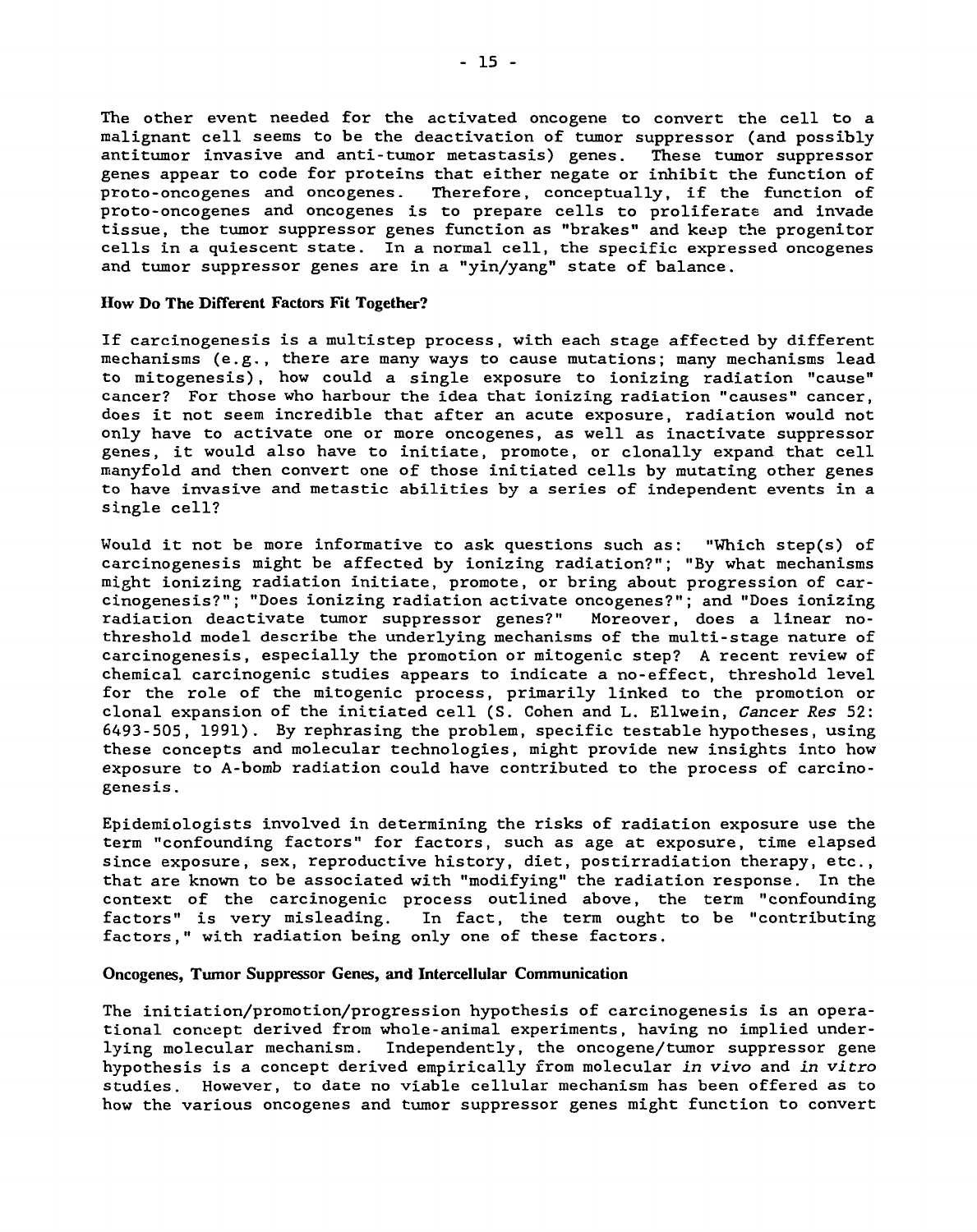a contact-inhibitable progenitor cell to a cancer cell, i.e., one that is not contact-inhibitable and unable to terminally differentiate.

In a multicellular organism, tight regulation of a cell's ability to proliferate and to differentiate must occur. Various intercellular communication mechanisms, such as extracellular communication via growth factors, hormones, or gap junctional intercellular communication (GJIC) via ions and small molecules through gap junction channels, appear to be directly associated with the regulation of cell growth and differentiation. Since the major phenotypic dysfunctions of cancer cells seem to be the lack of contact inhibition and loss of growth control and the ability to terminally differentiate, it would be reasonable to speculate that intercellular communication has been disrupted during the carcinogenic process. Indeed, many if not all cancer cells have abnormal homologous or selective communication characteristics. Many chemical tumor promoters, oncogenes, and growth factors also inhibit intercellular communication, whereas the few antitumor agents and anticarcinogens seem to up-regulate GJIC (J.E. Trosko et al., Pathobiology 58:265-78, 1990; J.E. Trosko et al., Radiat Res 123:241-51, 1990). One tumor suppressor gene has been associated with a gap junction gene (S.W. Lee et al. , Proc Natl Acad Scl USA 88:2825-9, 1991). These circumstantial, but completely independent, observations are consistent with the hypothesis that the oncogene/suppressor gene function modulates GJIC, which, in turn, modulates a cell's ability to proliferate or differentiate.

# **The Role of Ionizing Radiation in Carcinogenesis**

The question now arises as to how radiation might affect one or more of the mechanisms underlying the initiation, promotion, and progression phases of carcinogenesis.

# Radiation: A Weak Initiator

The current weight of the evidence indicates that ionizing radiation is a rather weak point mutagen but a good clastogen (inducer of chromosome breaks, deletions, and rearrangements). At high enough doses, this translates into radiation being a good cytotoxicant since chromosome deletions and many types of chromosome rearrangements are lethal. In contrast, given the oncogene/tumor suppressor gene paradigm, where a balance between proto-oncogenes and tumor suppressor genes is needed for normal growth control and differentiation (see Figure 2) , ionizing radiation might generally be predicted to be a rather weak "activator" of oncogenes but a strong "deactivator" of tumor suppressor genes, except possibly by causing rearrangement of normal-proto-oncogenes causing them to be abnormally and stably expressed.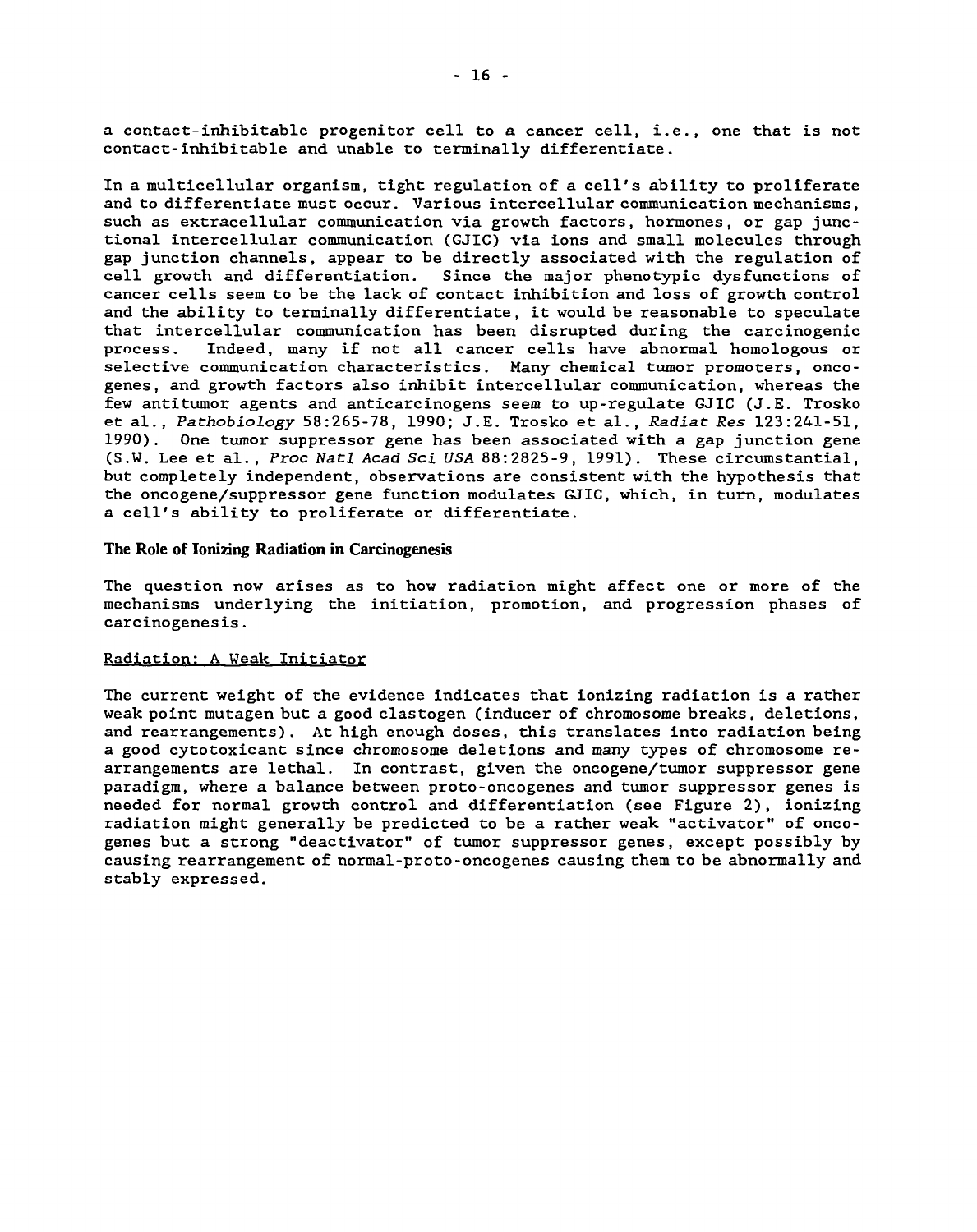

Figure 2. The yin-yang model of oncogenes and tumor suppressor genes in the control of cell growth depicts the balance between positive factors that stimulate growth and negative factors that suppress growth. In the quiescent state of a normal cell that is contact inhibited (solid tissue) or suppressed by extracellular regulators (soft tissues), the two factors balance out. During the initiation-promotion-progression process of carcinogenesis, activation of oncogenes could occur, followed by clonal expansion of these cells. The loss of tumor suppressor genes by mutation or by deletion allows the cell to enter the progression phase by stimulation of cell growth or by inability to respond to negative growth control (i.e., growth inhibition). The role of gap junctional intercellular communication (for cells in solid tissues) is speculated to be down-regulated by oncogenes and up-regulated by tumor suppressor genes.

# Radiation as a Promoter

If ionizing radiation is to be a promoter, i.e., a stimulant of the clonal expansion of initiated cells, it must be given at a high enough dose to cause significant cell killing, which, in turn, would induce compensatory hyperplasia. If one of the surviving stem cells were to have been previously initiated by some other environmental mutagen or initiated by the radiation itself, then regenerative or compensatory hyperplasia could be seen as "promotion." If the dose were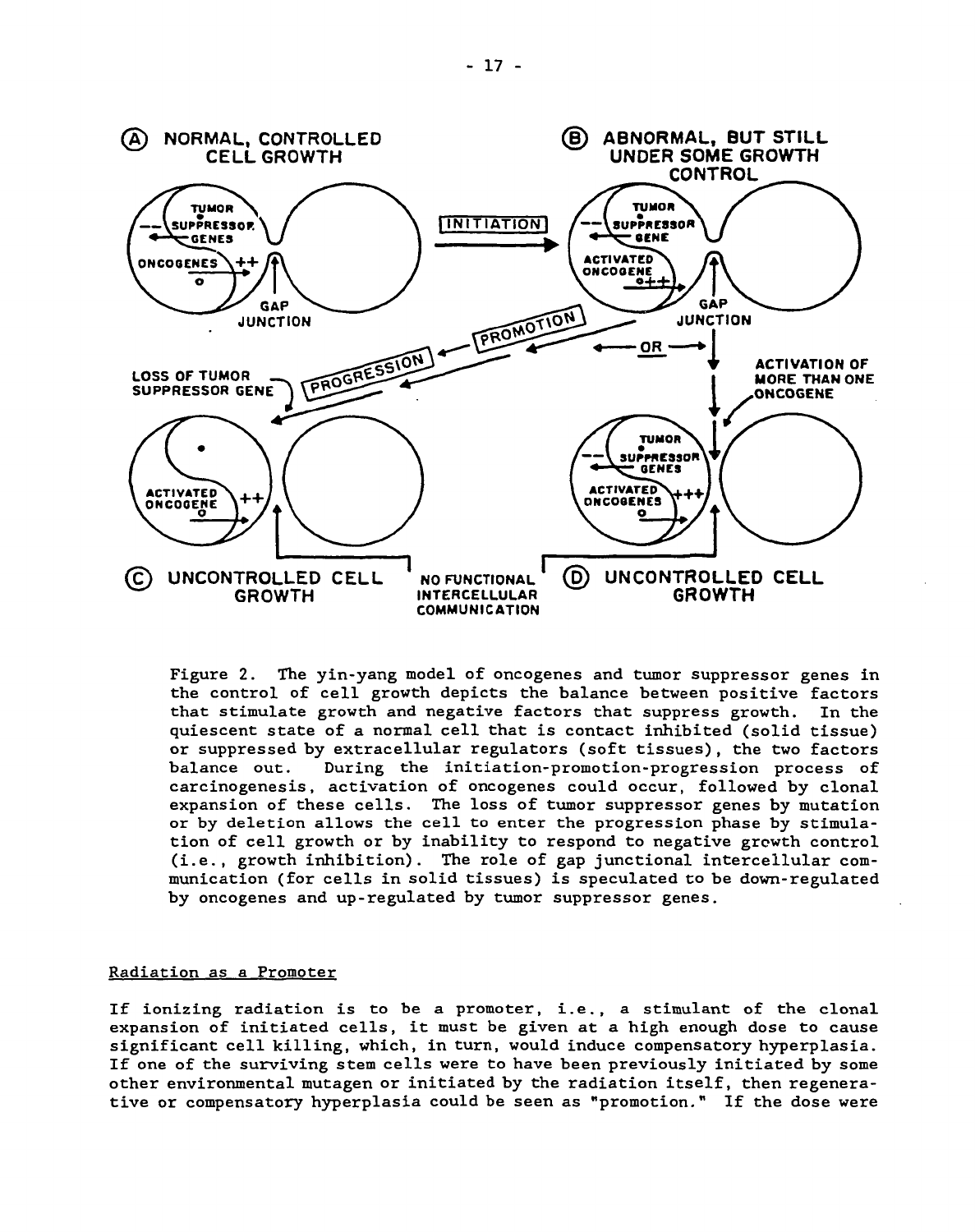too high, the ionizing radiation would start to kill some of the pre-existing or newly induced initiated cells, thereby decreasing the cancer incidence and increasing the likelihood of early death of the organism.

On the other hand, ionizing radiation can induce apoptosis in cells expressing p53. Recent observations suggest that some stem cells (e.g., those of the small intestine not expressing BcL-2 oncogene; or those of the p53 null mouse) (C.S. Potten, et al., *Int J Radiat Res* 65:71-78, 1994; A.R. Clarke et al., Oncogene 9: 1767-1773, 1994) have modified sensitivity to ionizing radiation. In the case where ionizing radiation induces apoptosis, potential mutated cells, which could go on to become tumor cells, are eliminated. In other cases, where the presence of mutated or deleted p53 tumor suppressor are in initiated stem cells, apoptosis is not possible, thereby, leading to the possibility the cell will continue to proliferate (S.W. Lowe et al., Science 266:807-810, 1994).

### Radiation as a Progressor

If the exposed individual has preexisting initiated and promoted clones of cells (as we all must: the older we get, the more of these we should have), then ionizing radiation, as an effective gene and chromosome deletion mutagen, might be expected to be a relatively good tumor suppressor gene "deactivator."

Assuming that stem cells are the target cells for carcinogenesis, then the risk that the initiation step of carcinogenesis occurs from a single exposure to ionizing radiation is influenced by the number of these stem cells. Some tissues will have relatively stable numbers of these cells during aging (e.g., skin and the lining of the GI tract) , whereas others, such as the breast, liver, and brain tissues, may have decreasing numbers of sten. cells (due to many intrinsic and extrinsic factors that I won't discuss here).

On the other hand, depending on previous exposure to other point mutagens that might initiate (activate oncogenes) and promote (age might be an important factor here), ionizing radiation might be a good "progressor." The interaction of sunlight exposure and ionizing radiation in skin cells of older individuals, in sun-exposed and non-sun-exposed areas (R.E. Shore, Int J Radiat Biol 57:809-827, 1990), might be a test of this hypothesis, since UV radiation is a good point mutagen and skin carcinogen (presumed initiator and activator of oncogenes, promoter via its ability to kill cells, and progressor by its ability to deactivate tumor suppressor genes by point mutations).

## **Does Radiation "Cause" Cancer?**

Clearly, radiation is a contributing factor. How it contributes in the multistage process of carcinogenesis is not yet known; however, radiation does seem to be a weak initiator, both by its ability to induce chromosome rearrangements (to activate oncogenes) and by its weak point mutagenic potential. At higher doses, radiation might act as an *indirect promoter* of preexisting initiated stem cells, depending on the status of the BcL-2 and p53 genes, by its ability to induce regenerative hyperplasia via its cell-killing effects. Finally, because of its ability to delete genes and chromosomes, it should be effective as a deactivator of tumor suppressor genes and therefore should act as a progressor at the late stages of carcinogenesis.